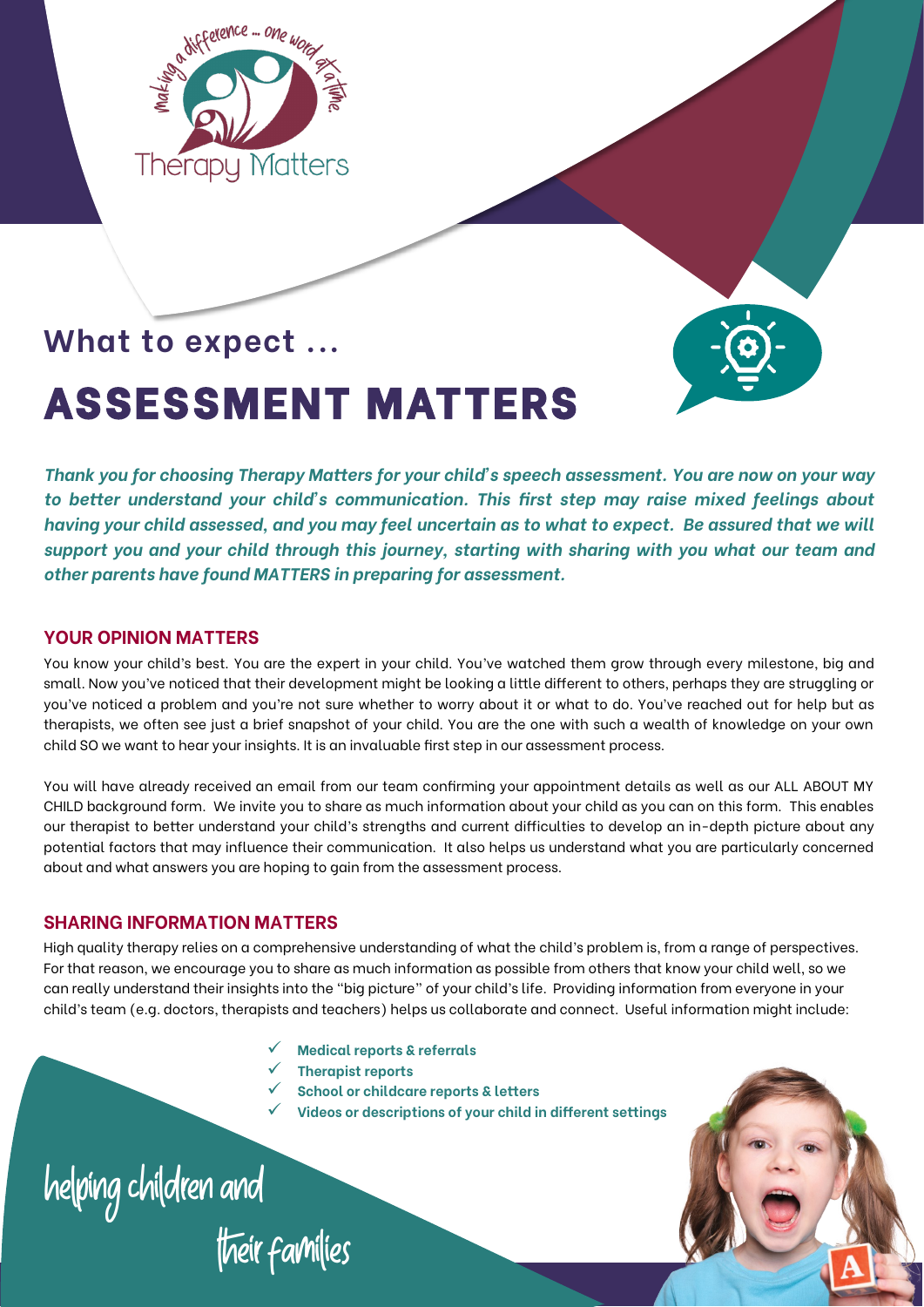#### YOUR CHILD MATTERS

We want your child to feel at ease on the day of the assessment.

**1. Know where you are going.** Arriving on time and without confusion will help both you and your child to feel relaxed before the appointment even begins.

**2. Parents are always welcome.** Parents are welcome into the therapist's room too! It helps your child feel at ease and you get to see the assessment session first hand. Although it is difficult, it is important that you avoid commenting or providing help to your child during their formal testing. Often children must get a set number of items incorrect before testing can be discontinued so please don't be concerned if your child makes mistakes.

**3. Talk to your child about what to expect.** Use positive language and tell them it will be fun! Tell them that they are going to play and look at books. Approach the appointment with wonder and curiosity (e.g. *"I wonder what toys you might play with"*). If your child is older, explain that the therapist is someone who helps children with their listening and talking. Avoid telling children that they will need to talk as this may create pressure and affect their interaction with the therapist. Sharing photos/videos from our website with your child will help familiarise them with our clinic and therapists.

**4. Bring a favourite toy.** Many children open up when they start talking about their favourite toy, game or interest. It can be a great ice-breaker and makes children feel at ease.

**5. Be Prepared.** Organise care for other siblings if possible. Make sure your child is well rested. Bring snacks and a drink bottle. Visit the toilet on arrival.

**6. Make it a special.** Most children love the opportunity to have dedicated time with their parent 1:1. The assessment time can be made more special by pairing the visit with a "special treat" to the wonderful coffee shops and playgrounds in our local surrounds too.



Most children will take their lead from you in feeling calm and at ease with the therapist. All children are different however. Some children will be at ease from the moment they arrive. More sensitive children may be wary and need additional support to feel comfortable. That's OK. It is important to respect their need for a slow, steady and responsive approach without undue pressure. Our speech pathologists are very skilled at communicating with children, even reluctant ones! Please be reassured that we will know what to do.



A very small number of children may find the assessment overwhelming and challenging. They may have challenging behaviours or have significant difficulties attending. If you are aware that your child might respond like this, it is very important that you share this knowledge before the assessment so that we can speak with you to design an appropriate assessment session.



**If you have any worries or questions about your child's upcoming assessment, don't hesitate to call us. Our team are flexible, fun and friendly with experience in meeting all children's needs, in a responsive way.**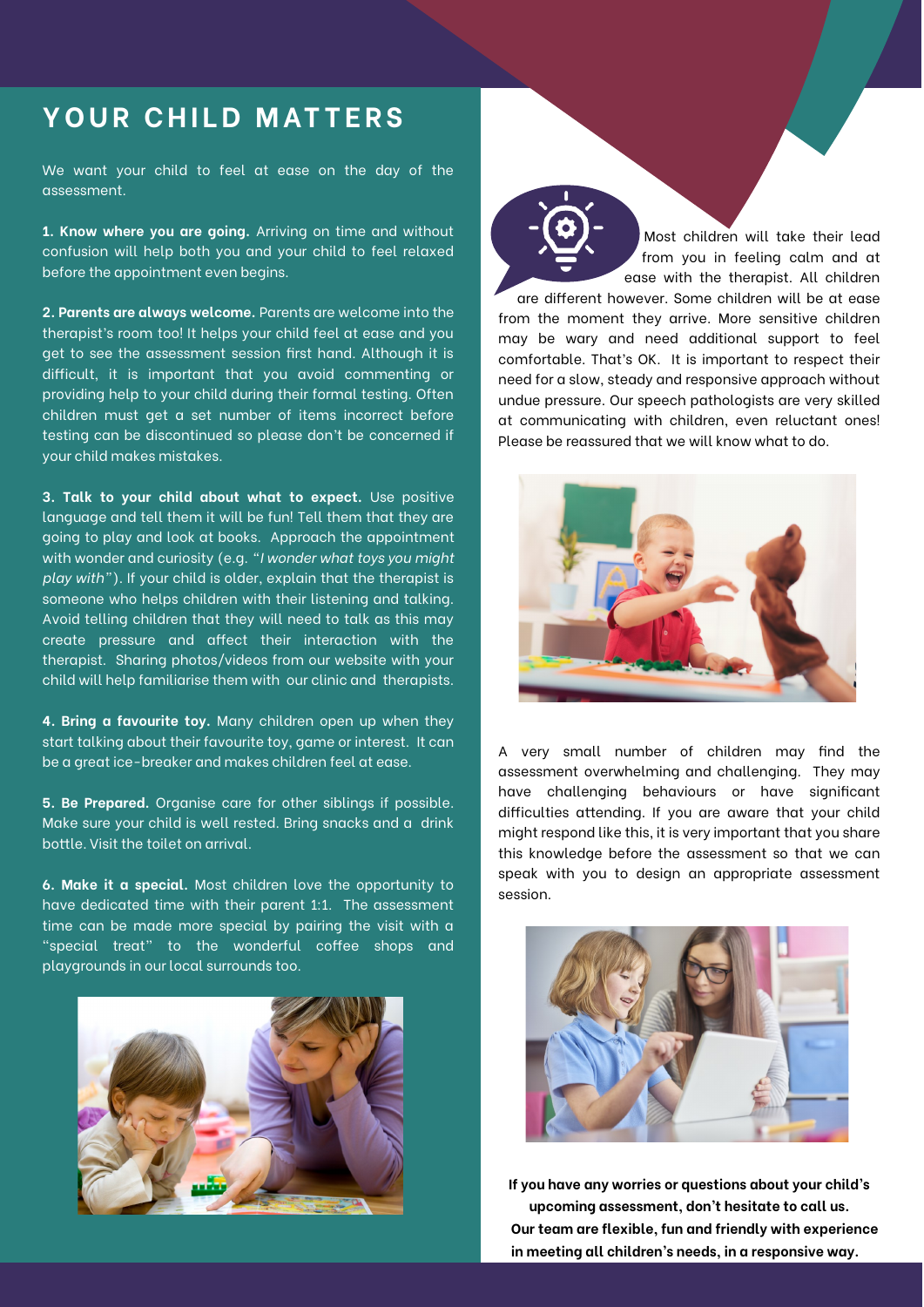## **F E E L I N G S M AT T E R**

*Whether it is your first time having your child assessed or you are a regular, long term speech therapy client, as a parent you may experience a range of emotions. In having your child assessed.*

*An assessment is that one point in time where you receive news about your child's development that might be expected or unexpected and as a result, lead to a range of reactions that are unique to each family member.* 

|                 | hope                                                  |  |
|-----------------|-------------------------------------------------------|--|
| relief          | anticipation<br>curiosity<br>understanding<br>empathy |  |
| anxiety         |                                                       |  |
| Worry confusion | anger frustration<br>guilt                            |  |
|                 |                                                       |  |

*So many of these reactions are to be expected and are a natural part of seeking help to understand your child's problems and adjusting to what the assessment findings mean. Be kind to yourself and please reach out if these feelings become overwhelming. Our therapists are here to help and are always happy to listen. You are not alone.* 

## **WHAT HAPPENS IN AN ASSESSMENT?**

Assessments usually begin with a chat with parents followed by a aame or informal play with the child. It may just look like fun, but a lot of information can be gathered during play. If formal assessment is indicated, this will be done sitting at a table and chairs. Your child will be shown pictures in a book and asked to point to pictures or talk about what they see. Your child's age, temperament and your current concerns, will all be factors in the type of assessment activities used.

When our therapists use formal assessments, there are rules about how these are administered, what the therapist can and can't say and how much help the child can be given. By following these rules, therapists gain an objective view of your child's abilities in comparison to other children their age. However, it is also important to understand from you, what the child's everyday communication abilities look like and how these compare with the results of formal assessment.

Typically, assessments require a full 90 minutes. However, because every child is different, we may suggest to spread an assessment across two shorter 45min sessions particularly for younger children or reluctant communicators. If your school-aged child has been referred for a literacy (reading and spelling) assessment, typically the therapist will need two long sessions : the initial 90 min appointment and a subsequent 45-60+ min appointment.

### **WHAT HAPPENS NEXT?**



- $\triangleright$  At the end of the assessment session the therapist will provide you with feedback on whether your child has a problem, whether therapy is needed and how long they might expect to need therapy.
- ➢ The therapist will do their best to provide you with as much information as possible on the day, however, sometimes formal testing takes time to score and analyse before a diagnosis and recommendations can be made.
- ➢ Sometimes more information is needed from medical professionals, teachers or other therapists to better understand the assessment findings and the functional impact of your child's difficulties in other environments. .